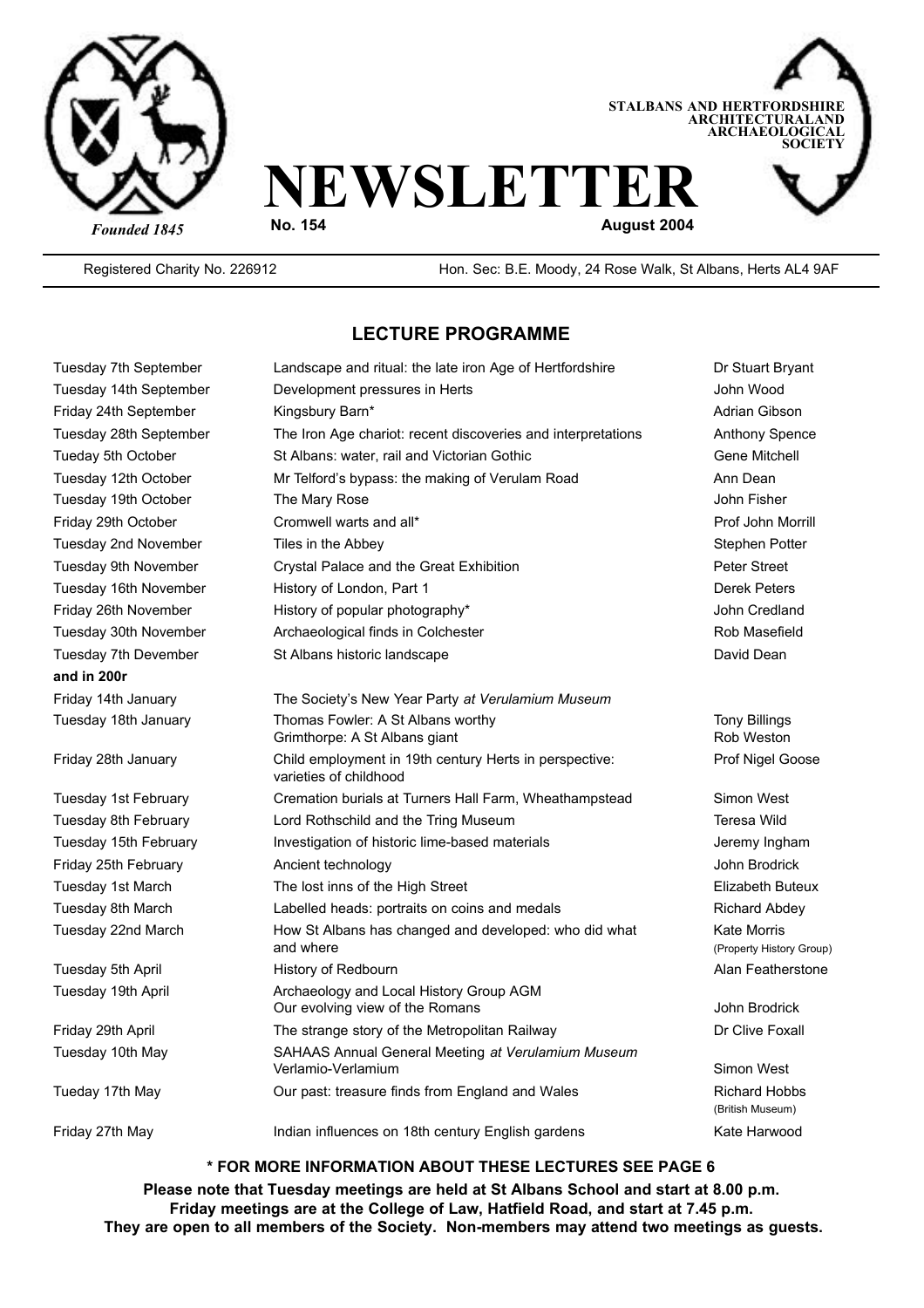### **COMMENTS FROM THE PRESIDENT**

It is hardly surprising that one should feel pride in the largest and probably most active society of its type in the county. Founded as far back as 1845, it has filled my spare, as well as my not so spare, time, for more than 35 years. It is daunting to be part of a chain of otherwise illustrious Presidents. However, the President has no particular powers other than as a member of the Society's Council. I cannot stress that too strongly. Council takes the decisions and Council carries the can. An important role of the President is to oversee the conduct and recording of Council meetings. I am particularly intolerant of the casual approach adopted to meetings by a large number of organisations over the past 20 years. Formal votes are rarely taken and discussion takes place in a fashion which makes it almost impossible to accurately record proceedings or to later remember what has occurred. We have had an important period of innovative thinking and I will be more than happy with a period of consolidation, a period in which we can review and formalise procedures for the future. If it does not get in the Council's minutes, it simply did not happen.

Probably the most urgent challenge we face is to fill a number of vacant posts. We will not fail to recruit and must not fail. Brian Moody will be stepping down as Secretary at the next AGM and Megan Atton from the post of Membership Secretary. I will be standing down as President. It is important that we co-opt to Council as soon as possible, so step forward. The work is not arduous or necessarily time-consuming. We are looking for that rare commodity, common sense. I am particularly heartened by the youngsters (most people seem young to me) who have joined Council in the past year or so and have brought new skills, interests and viewpoints. They are the future of our Society.

Last but not least, a big thank you. I can hardly remember a time when David Aubrey was not Treasurer of the Society. In addition he co-ordinated manning the Clock Tower for many years and was also Treasurer for *Hertfordshire Archaeology*. A man who went far beyond merely pulling his weight. Dr Lyle Perrins advised us on conservation matters. This was not an official post, but reflected his interest and our reliance upon his expertise on Victorian buildings and the like. Thank you to Dr Norman Kent. Amongst other things he advised us on publication matters. Geoff Dunk's book on St Albans was certainly very popular, but it is quite clear that Norman's nurturing of sales gave our publications an extended life. These are just a few of the people whose companionship and help has made my membership so enjoyable

*David Dean*

# **SAHAAS** AT THE FESTIVAL OF LIFE

The Festival of Life is a biennial event at which local Societies and various voluntary organisations make their activities known to the public. It has been running for several years and is organised by St Albans District Council, or whoever passes for their organisers these days. It is fun for participants and public alike.

This year some fine breezy weather, along with the fun run taking place in Verulamium Park the same morning, ensured a good turnout of visitors.

On our stall we displayed various aspects of past and ongoing research, as well as showing copies of our publications. It all generated considerable interest. One purchaser of our 1820 map invited us round to examine the footings of the monastery boundary wall which survive in his garden

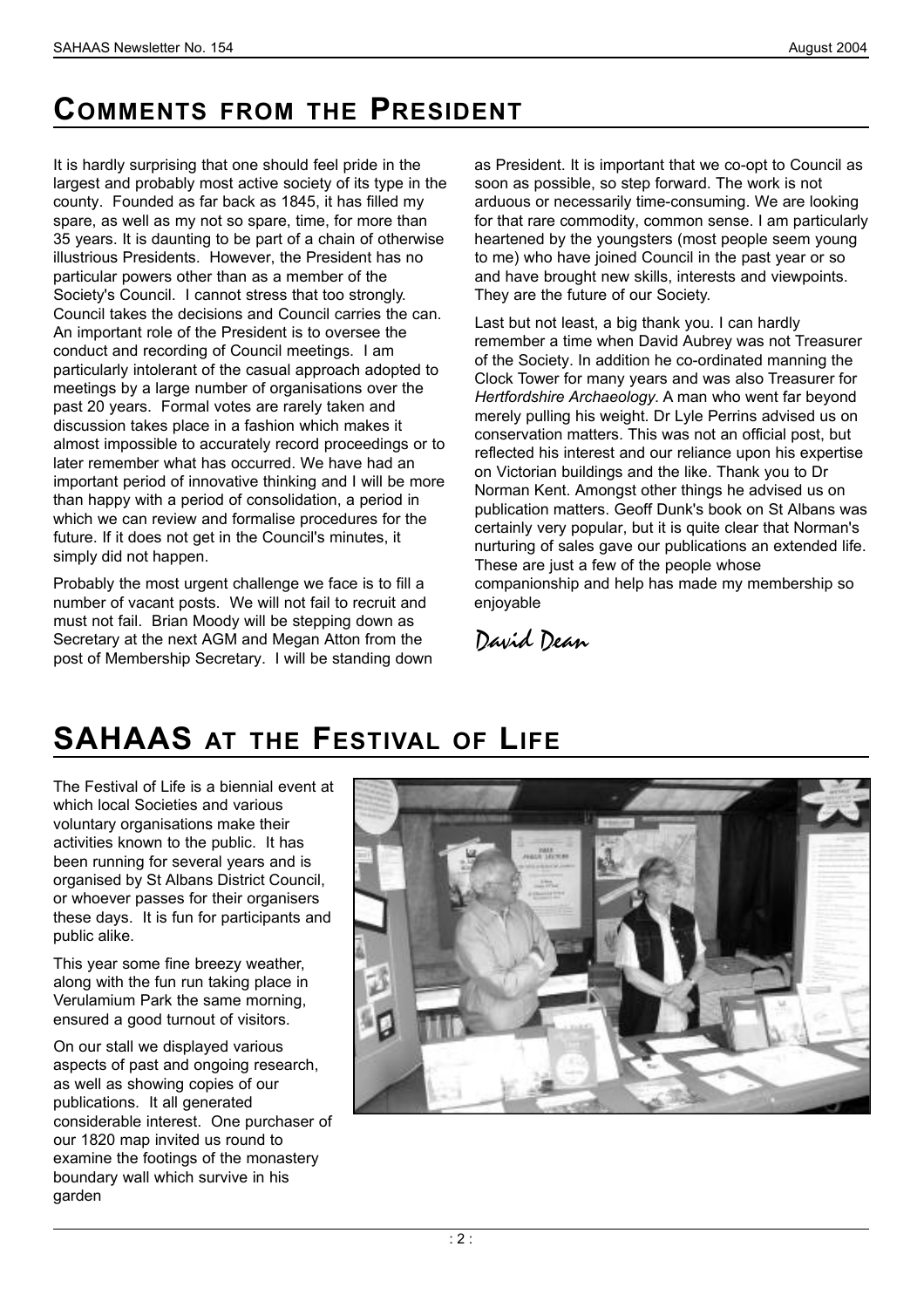## **THE SAHAAS WEBSITE REBORN** www.stalbanshistory.org

#### **PA S T**

Early in 2003 the Council of the Society decided to have a website and engaged a commercial company to provide one. For a fixed fee we got a simple site and two updates a year, without depending upon the computer skills of members. That site went live in May 2003.

By early 2004 we knew that we needed to update the site more often, sometimes at short notice. I therefore showed a demonstration to the Council, which accepted my offer to take over the direct management of the site.

It was important to keep our Domain Name – **www.stalbanshistory.org** – to point to the new computer where the information would actually be held (like taking a phone number with you when you move house) but this took a while to negotiate because criminals sometimes hijack other people's domains as a cover for fraud. The site was reborn on 10 June 2004.

The Council decided that to prevent unwelcome phone calls or junk e-mail (spam) the site will not, at first, contain personal addresses, phone numbers, or e-mail addresses. The site can forward e-mails to the Officers without revealing their personal addresses. Experience will show whether this is sufficient, but it is easier to reveal more information than to recapture what has already escaped.

#### **PRESENT**

The site is not finished – it never will be. The whole point of taking control was to develop and expand our scope. Some ideas are mentioned on the right (some are already covered) but please make suggestions and supply material (please discuss your file formats with me). The structure of the site is not set in stone; please suggest improvements.

#### **UPDATE POLICY**

Nothing is worse than a website which has not been updated for ages; no one trusts any of it. This site includes Site updates – a link to a log that shows how fresh the information is. I will keep future information up to date, remove special advertisements once an event has happened (but retain a record of it), and invite you to supply reports of past events.

*Brian Bending*

#### **FUTURE - OUR OBJECTIVES**

#### **To advertise ourselves to others**

- Welcome page
- **Outline of activities**

*These entries were in the first website and need revision*

Invitation to become a member. subscription rates, etc. (*NEW*)

#### **To keep our members informed**

- **e** Programme of lectures
- **Advertisements of special** events
- Advertisements of outings including application form, time, place, etc. (*NEW*)
- Reports on outings, special events, etc. (*NEW*)

#### *More ideas invited*

#### **To be a reference source and archive**

- $\bullet$  List of publications
- $\bullet$  Links to other interesting websites
- **e** Contents pages of *Hertfordshire Archaeology*
- The Protestation Returns for St Albans 1641/42
- Bibliography (a long-term project) (*NEW*)

*More material invited – research results, photos, etc.*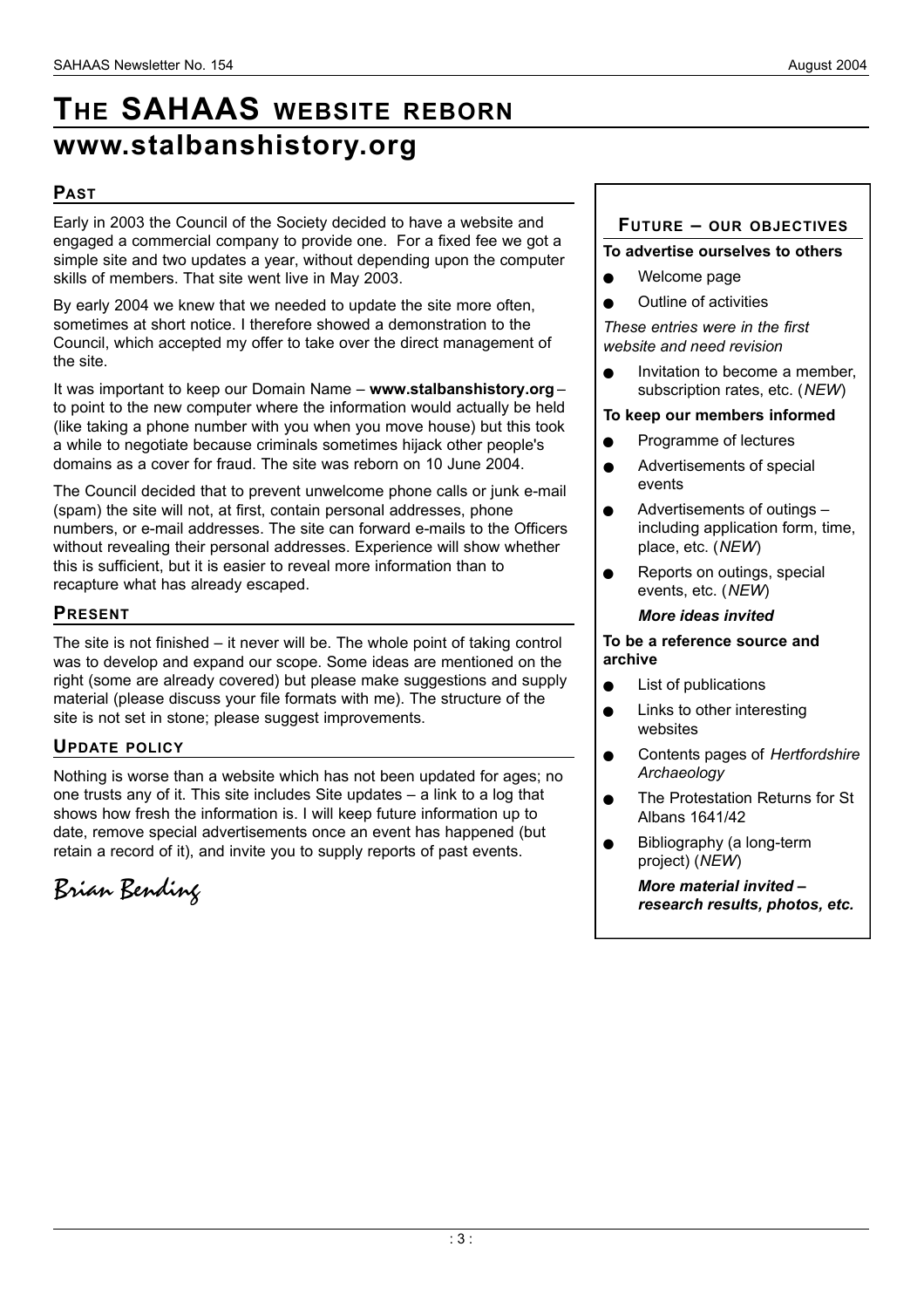## **NATIONAL ARCHAEOLOGY DAYS**

The weekend of 17th and 18th July this year in St Albans was extraordinarily busy. The officers and crew of HMS St Albans received the Freedom of the City (see page 5); The Round Table's Carnival Parade took place; World Fuze Day produced music from all quarters; and our Museum Service staged a Medieval Melée at Verulamium to celebrate National Archaeology Days. No one could possible have said there was nothing to do!

Historically speaking, the Melée was of prime importance and all the events, including our own, supported it.

Prof. John Gillingham gave us a real treat at our Free Public Lecture on the World of Richard the Lionheart. How many of us realised that this crusading king had such direct connections with St Albans? Sent to a wet nurse in the town and returning to it to gather support in later life. His mother, Eleanor of Aquitaine, came here too and the Abbey supported the call for ransom funds, responding with sufficient cash to ward off compulsory

contributions of plate. Our thanks to Doreen Bratby whose meticulous organisation was so important to the success of this event.

The Exhibition The Lions Tamed, contributed primarily by the state of Rheinland Pfalz, was opened with great pomp by Lady Shelagh Nichols, High Sheriff of Hertfordshire, in the presence of the German Ambassador; Prof Gillingham; Philip Madoc, President of the St Albans Worms Partnership; Kerry Pollard MP; and

many other dignitaries. The exhibition clearly sets out the parallels of the history of the period between the English and German perspectives. It remains at the Museum until the end of August, but don't put a visit off until the last minute. There is much to see – it may take more time and capture more of your interest than you suspect.

The events were enhanced

by the presence of 41 visitors from the twin town Worms area who all demonstrated their medieval talents of spinning, bobbin lace making, herbal knowledge, beer making and, of course, music and dancing. Gabriela Glaser's beautiful voice graced many of the events over the weekend. She sang at the shrine in the Abbey and also at St Peter's, and entertained us wonderfully at the Medieval Banquet which the St Albans Worms Partnership held in honour of their visitors (with her songs about naughty monks!).

*Top, an attentive audience at the SAHAAS Public Lecture*

> *Above, dancing at the Medieval Melée*

*Right, Gabriela Glaser*



opportunities for celebration and this joint effort with partners even from across the Channel was a most fulfilling example of how both academic and popular contributions can bring history to whole cross sections of the community. Children were thrilled with the hands-on offers the Museum staff and the German visitors put on in the Park. More serious historians will still be considering the implications of Prof Gillingham's ideas on the Plantagenets and the crusades and revisiting that most comprehensive exhibition. And how does the saga of the Nibelung fit in with our new knowledge of our own king's presence at the Bishop's Palace in Worms at the time it was being written? Each question begs another – that is what history is about!

Our heritage in St Albans offers such wonderful

#### *Kate Morris*



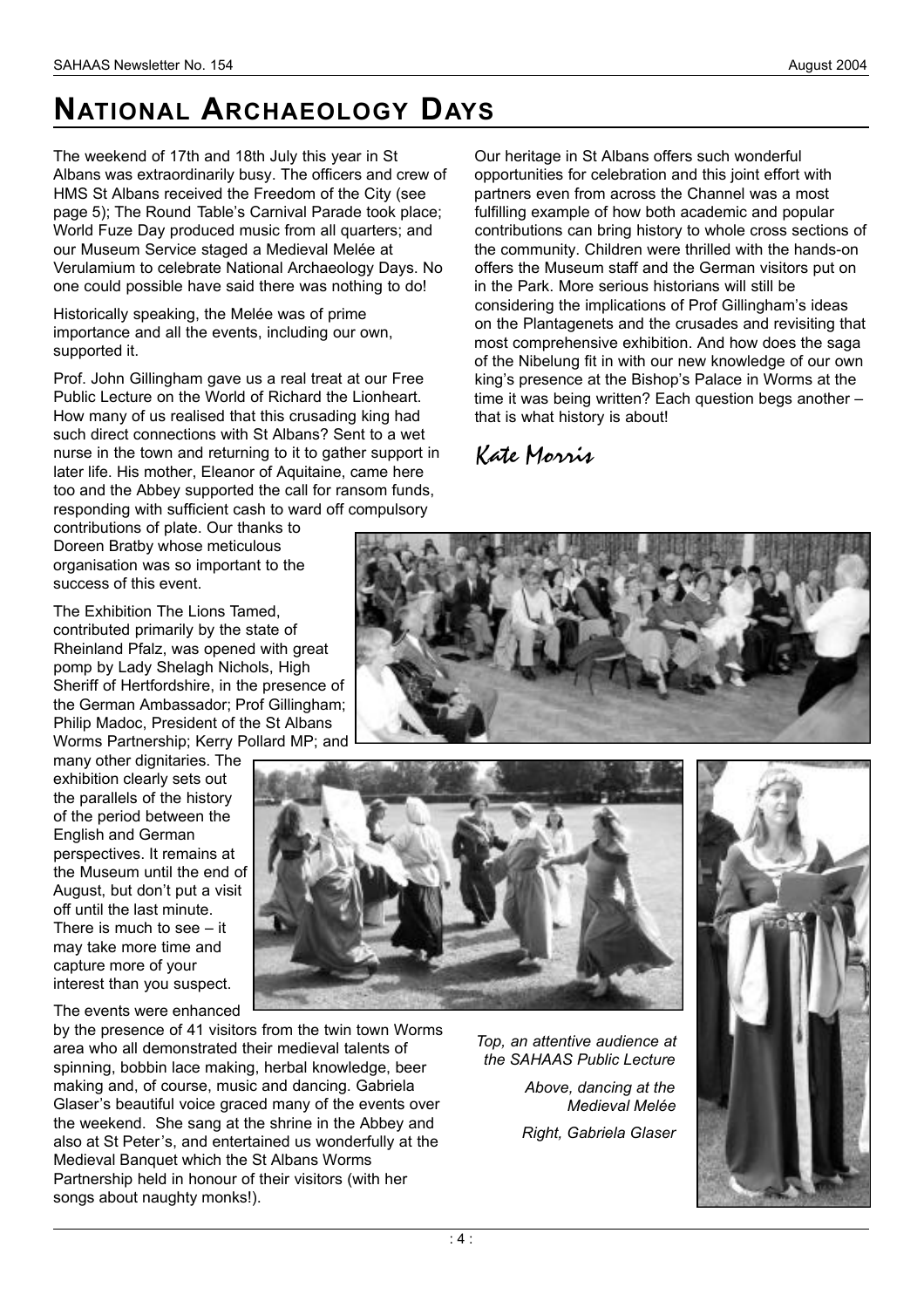## **LOCAL HISTORY GROUP REPORT**

Over two months have now passed since the end of the last season. The last talk in April concerned the British Schools Museum in Hitchin, which maintains the 1856 infants classroom for visitors to experience life in a nineteenth century school. Other buildings date back to 1810 and the museum keeps alive the memory of Joseph Lancaster who introduced the 'monitor' system to British education so that he could, at any one time, teach classes of up to 100 pupils. Then on to the final lecture in May when Peter Adams described the history and present activities of scientific interest at the Royal Gunpowder Mills at Waltham Abbey. Obviously the lecture season ended with a bang!!

In the meantime Gene Peyton-Jones and Barry Walkington organised two excellent coach outings to the RAF museum at Hendon and a visit to Much Hadham. Quite apart from the amazing array of exhibits at Hendon the bonus for us was that we had unknowingly booked our visit to coincide with Veterans' Day. It was a pleasure to see so many of these gallant airmen still sprightly and willing to share their war experiences while in the background we were serenaded by the Royal Airforce Band. A truly memorable day!

The curator of the Forge Museum at Much Hadham welcomed our party of 30 and we were shown the working forge and the amazing Tudor wall paintings in the attached cottage. The painting of Queen Elizabeth I, disguised as Solomon and holding court over the disputed ownership of a baby, is simply a unique treasure. The visit was worth making to see this picture alone and must be one of Hertfordshire's best-kept secrets. After lunch we had a fascinating guided tour of the village culminating in a visit to the parish church. This building is now shared equally by the Anglican and Roman Catholic congregations, which must put Much Hadham in the forefront of ecumenical relationships. The pity was that so few of our members availed themselves of either of the outings and the coach was half empty on both occasions. This is very disheartening to the organisers and to your committee and makes one wonder whether these outings are really wanted.

Life begins again on 7th September with a lecture by Dr Stuart Bryant on 'Landscape and ritual in the late iron age of Hertfordshire'. Same place, same time as usual and that is the lecture room at St Albans school at 8.00 p.m. Your committee look forward to seeing you there. I shall then start my third and final year as your Chairman and I trust that my successor is waiting in the wings ready to take over next April.

### *Rob Weston*

*Chairman, Architectural & Local History Group* 

## **HMS ST ALBANS RECEIVES THE FREEDOM OF THE CITY**

he name of our proto-martyr appears in many parts of the world, usually given to a church, school or community, and since 1687 it has also been on the high seas, given to a warship of the Royal Navy. The most recent *HMS St Albans* is a frigate, laid down in 2000, and she has recently returned to London from active service in the Persian Gulf. St Albans District Council had already decided to award the Freedom of the City of Albans to the men and women who sail 'our' ship, and Sunday 18th July provided the opportunity for a colourful Freedom Ceremony in St Peter's Street.

Practically the whole ship's complement of 180 paraded there, supported by the Royal Naval Association and St Albans Sea Cadets, and led by the band of the Royal Yeomanry (Inns of Court and City Yeomanry). After the Mayor had inspected the parade, the Freedom Scroll was read out and presented to the Commanding Officer, Commander Knibbs. This authorised HMS St Albans to march through our streets with colours flying and bayonets fixed, which they then did with great dignity and precision, leading the rather less orderly Carnival



Procession towards Westminster Lodge.

The first four St Albans were wooden-walled ships of the line with 50 to 64 guns; the first helped William of Orange and his men to land at Ramsgate in 1688, and the successor ships fought Spain, France and in the American War of Independence. Then there was a gap, until one of the American destroyers provided to Britain by Roosevelt in 1940 was renamed St Albans. She also served at different times in the war with the Royal Nowegian and Russian Navies. We trust that the sixth HMS St Albans continues to serve with distinction, and survives both political and enemy attack.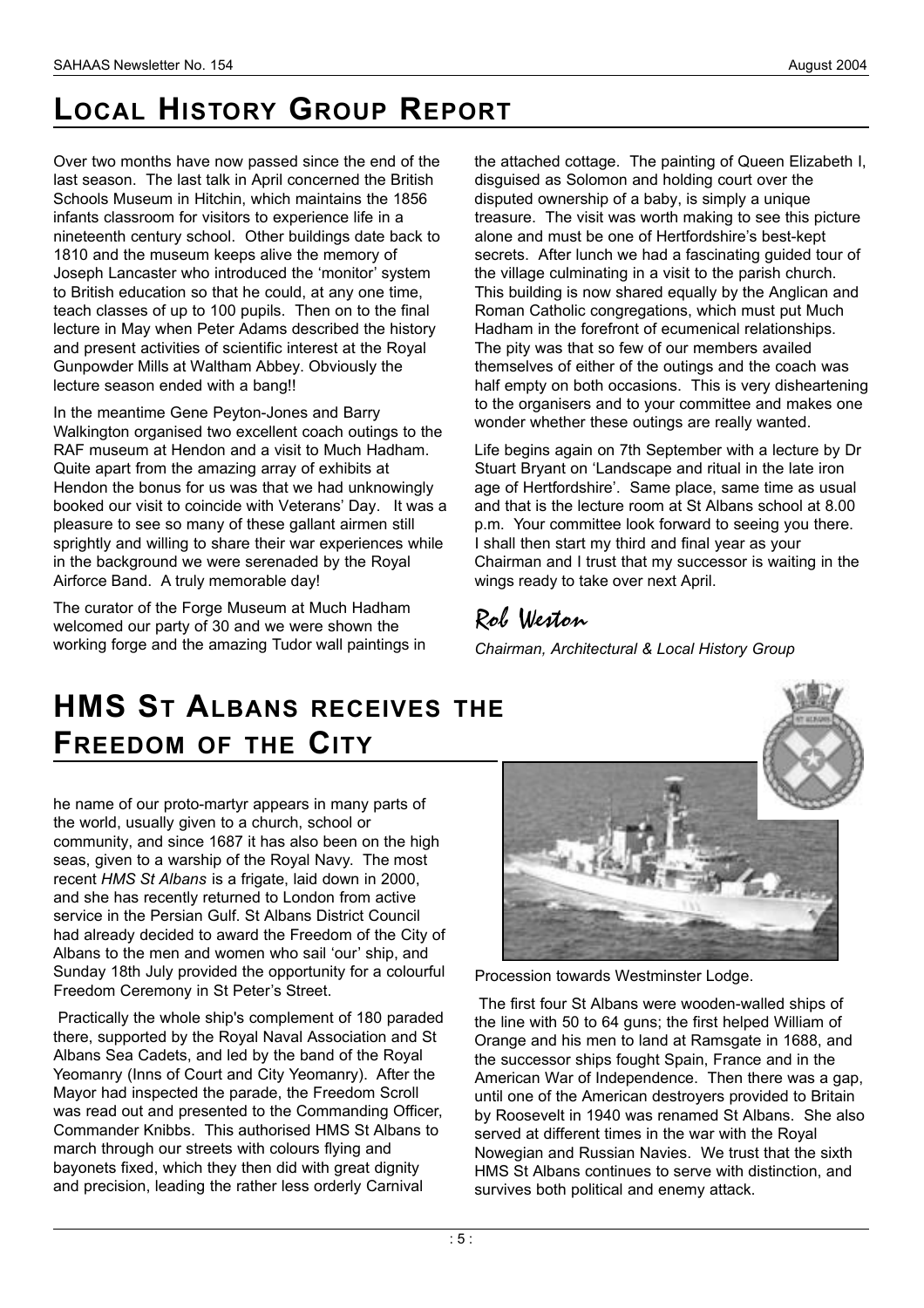## **THE SAHAAS LIBRARY**

Several additions to our stock have been made recently.

We are grateful to Anne Wares for donating a copy of her book, *A History of Priory Park, St Albans*. This covers the area of Approach Road, Cornwall Road, Ramsbury Road and Riverside Road, i.e. the section outside the medieval boundary to the south-east of the city. Various Celtic and Roman artefacts have been found, even though no archaeological digs have been carried out in this area. Sopwell Nunnery was the major land owner from its foundation in 1140 to the dissolution, when it was granted to Sir Richard Lee.

The book covers briefly the early history, economy and growth, transport and notable residents. The development of the estate was planned as early as 1891 and details are included of some of the individual houses and early inhabitants. As time goes on, the author has been able to rely on reminiscences of the locals, and also some newsworthy items which appeared in the *Herts Advertiser*. We are brought up to the present in this 'highly desirable neighbourhood'.

There are some interesting illustrations, ranging from the Old London Road Station in 1867 to street parties in 2000 celebrating the Millennium.

Copies are available price £10. Please send an A4 envelope to the author, Anne Wares, 35 Ramsbury Road, St Albans.

The *Hertfordshire Record Society* produced its first volume in 1986. The latest, *Volume 18*, has recently been produced. This consists of two nineteenth century diaries edited by Judith Knight and Frank Kilvington. The first is that of Henry Lomas of Watford, 1822 and 1825-28. He is described as a literate and opinionated man, recording what he considers to be significant local events. The second is that of Thomas Newcome, Rector of Shenley 1822-1849. He described it as 'the family register', which includes his ecclesiastical duties and the life of a nineteenth century parson. Most of the entries are very brief and deal with local happenings. He also mentions international events, for instance battles in the Sikh wars. It is interesting to see that several generations of the Newcome family were Rectors of Shenley, including his uncle Peter, best known as the author of the *History of the Abbey of St Albans*, published in 1795.

A complete stock of HRS publications is in the stock of our library.

Several members of our Society have contributed to *St Albans Today – Personal Views*. This is a somewhat unusual look at the city: among the articles are City of Mystery, City of Humour, City of Pubs and City of Quaint Streets. As the book states, 'Twelve familiar figures in our community introduce different view on various aspects of the city as it is today. It is very well illustrated.

*Joyce Wells*

### **FO R T H C O M I N G LE C T U R E PR O G R A M M E**

Once again I have welcomed your suggestions of speakers for our 2004-5 programme of Friday lectures. To commence, we shall be learning more about medieval barns and in particular our very own Kingsbury Barn. Mr Adrian Gibson is a lead in this field, and we look forward to what he has to say on 24 September.

You need to come along on 29 October to find out what's in a title: Cromwell Warts and All. Professor John Morrill from Cambridge is President of the Cromwell Association. He will enlighten us on his beliefs.

On 27 November, Mr John Credland from Buckingham will be speaking on The History of Popular Photography. He will say something about the history of photographic techniques from the camera obscura of the seventeenth century onwards but mainly about the social revolution when ordinary people could afford photography from the early twentieth century onwards.

May I remind you that these lectures will be held at the Law College, University of Hertfordshire, Hatfield Road St Albans and will commence at 7.45 pm.

*Doreen Bratby*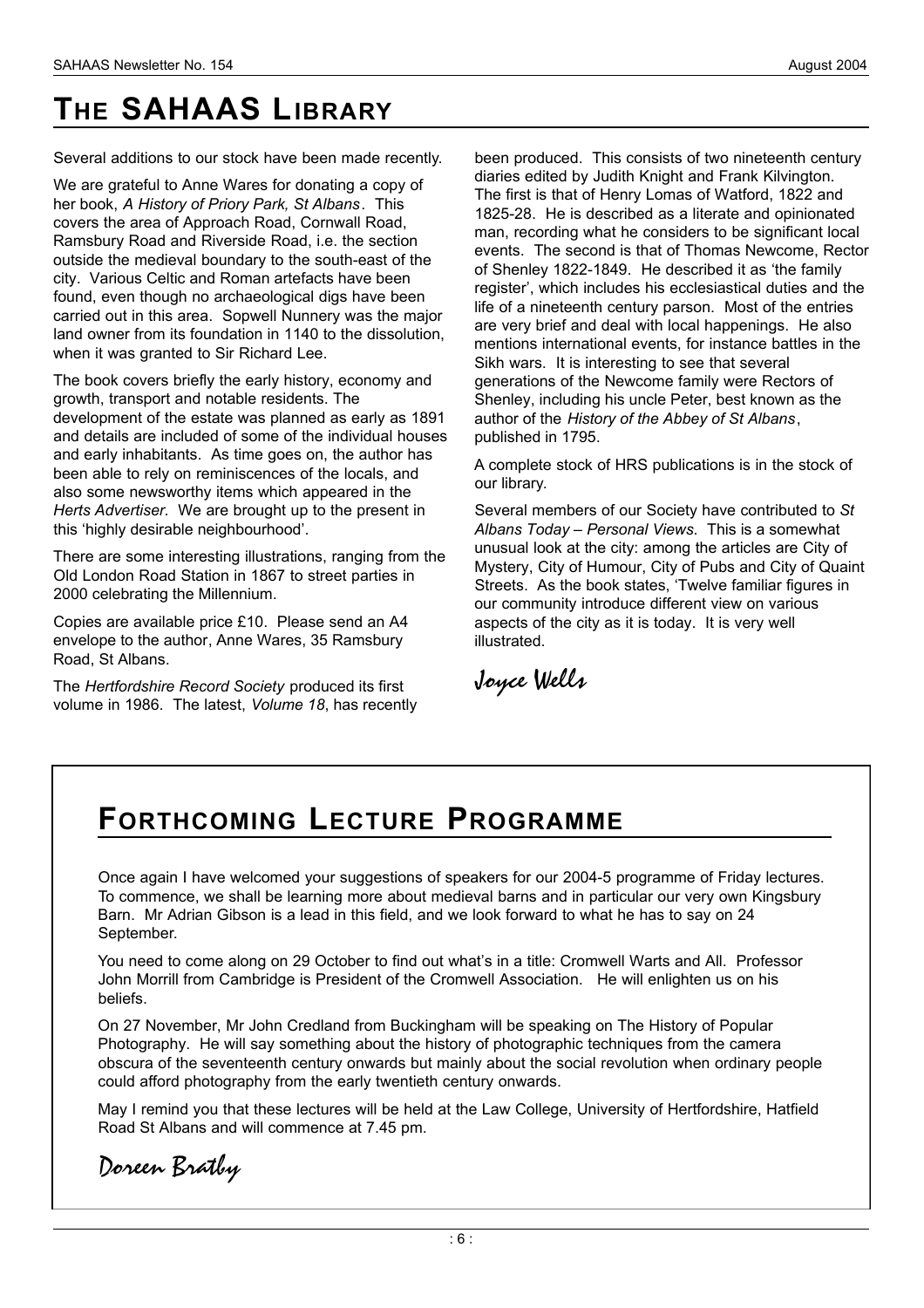### **CURRENT SOCIETY PUBLICATIONS**

The following Society publications may be purchased by members, at the prices quoted, by prior arrangement with the Hon Secretary or Hon Librarian.

| SA4             | Around St Albans with Geoff Dunk, Ed George Wilde & Norman Kent.                                                                                                                                                                                                                    | £4 |
|-----------------|-------------------------------------------------------------------------------------------------------------------------------------------------------------------------------------------------------------------------------------------------------------------------------------|----|
|                 | Forty articles on local history selected from over 300 which Geoff Dunk wrote for the<br>St Albans Review between 1974 and 1982, dealing with Roman and Saxon relics,<br>the Abbey, churches, priories and nunneries, streets, buildings, trades and markets,<br>and personalities. |    |
| SA <sub>5</sub> | The Street Memorials of St Albans Abbey Parish, 1987, by Alice Goodman.                                                                                                                                                                                                             | £4 |
|                 | Describes St Albans during the 1914-1918 War, and the unique street memorials<br>erected in the Parish to the fallen.                                                                                                                                                               |    |
| SA <sub>8</sub> | <b>Education by Election, Reed's School, Clapton and Watford</b> , 1990, by Norman Alvey.                                                                                                                                                                                           | £4 |
|                 | History of Reed's Schools. Orphans were selected for admission by votes from subscribers<br>to a charity between 1813 and 1940.                                                                                                                                                     |    |
| SA <sub>9</sub> | The Story of the Abbey School, 1991, by Alice Goodman.                                                                                                                                                                                                                              | £4 |
|                 | History of the National School founded by the Abbey Parish in 1848.                                                                                                                                                                                                                 |    |
| <b>SA10</b>     | The Light of Other Days, 1995, by Brian Moody.                                                                                                                                                                                                                                      | £2 |
|                 | A short history of the Society's first 150 years.                                                                                                                                                                                                                                   |    |
| <b>SA11</b>     | A History in All Men's Lives, 1999, Ed. Brian Moody.                                                                                                                                                                                                                                | £4 |
|                 | Papers on notable past members of the Society and events from the first 150 years.<br>Authors F Kilvington, R Busby, J Brodrick, B Moody, D Aubrey and J T Smith.                                                                                                                   |    |
| <b>SA12</b>     | St Albans 1553, 2003, by David Dean, Pat Howe, Betty Masters & Kate Morris.                                                                                                                                                                                                         | £3 |
|                 | Celebrates the granting of a Charter to St Albans by the boy king Edward VI in 1553,<br>and explains its importance in providing the foundations for our local government,<br>establishing the Mayoralty and authorising the town's markets.                                        |    |
|                 | St Albans 1650 -1700, a thoroughfare town and its people, 2003, Ed. J T Smith & M A North.                                                                                                                                                                                          |    |
|                 | The result of twelve years of work by the Society's Research Group, with ten authors.                                                                                                                                                                                               |    |

Copies may be obtained by Society members from Hertfordshire Publications, an imprint of the University of Hertfordshire Press, for £13 including post and packing. They should apply to University of Hertfordshire Press, Learning & Information Services, College Lane, Hatfield AL10 9AD.

### **AT** LAST!

Volume 13 of *Hertfordshire Archaeology* has now been published by ourselves and East Herts Archaeological Society, and we congratulate the members of the joint committee for their long efforts. It is a handsome volume of 132 pages, and contains twelve papers about archaeological and historical research in the County. Three of them refer wholly or in part to work on St Albans, and one by our member Gerard McSweeney establishes that the medieval Moot Hall of St Albans, which featured in the 1381 Peasants' Revolt, was on the site of the present Town Hall, not as previously thought on the corner of Dagnall Street.

Society members who have paid a full subscription are entitled to one free copy, and may collect them at Society meetings, or by prior arrangement with the Hon Secretary at 24 Rose Walk, St Albans AL4 9AF, phone 01727 853204. Alternatively they may ask to have a copy posted, sending him a cheque for £2 (payable to SAHAAS) for UK post and packing. Extra copies, which may be obtained by members similarly, cost £11 each plus post and packing.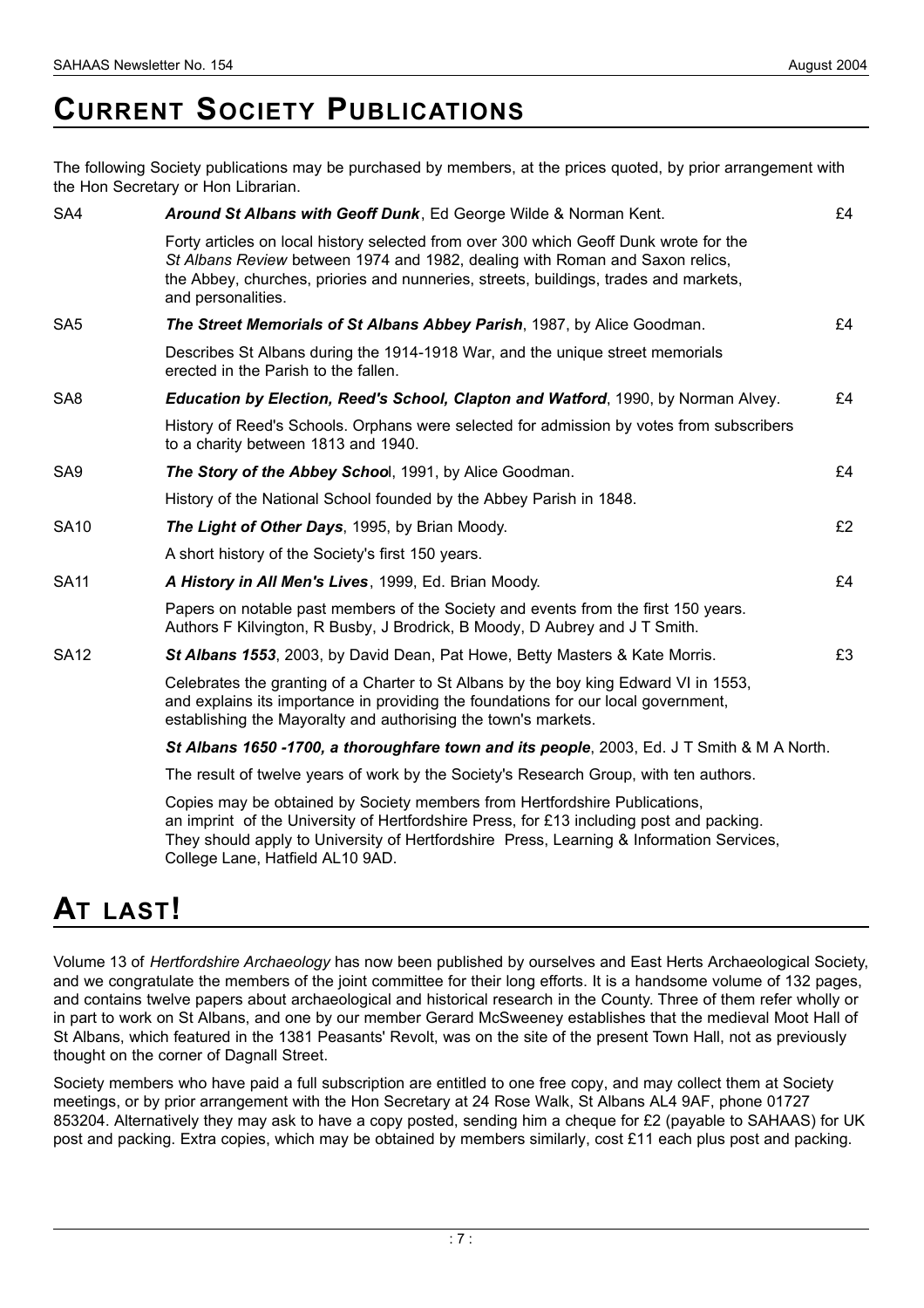### **ARCHAEOLOGY GROUP REPORT**

Our fieldwork has been a mix of prospecting and excavating so far this year. At Easter a very small team followed up some work that we did in the back garden of Cross Farm house last year. Garden landscaping exposed a small section of non-modern wall which we had recorded (Newsletter No.151). Our further work was to determine if this was in fact a solitary structure or whether there were more, suggesting the remains of a building. Despite ground resistivity measurements indicating that this might be so, nothing was found, within the limitations imposed by digging in a fully planted flowerbed! Thanks to the Head Gardener, Jan Dickinson, for allowing the intrusion.

The writer of this report now being on the staff at St.George's School, Harpenden, an opportunity arose to carry out an investigation into the supposed line of a Roman road across the school site. This is that which allegedly predates part of the present Wheathampstead-Harpenden road and which runs adjacent to our Amwell villa site (of which more below). Several blocks of resistivity measurements were made along what was the most likely or obvious line. While there was significant variation in the readings the pattern did not conform with what might be expected of a road or track.

Subsequent research by the school archivist found that an excavation had been carried out in the late 60s in the same general area and nothing of significance had been found. However, conversation with a member of the groundstaff directed us to another part of the grounds which did give the sort of result we might expect. This work is ongoing and we may undertake some limited excavation. Thanks in this case go not to the Head Gardener, but to the Headmaster.

Finally, the Amwell Villa. The field in which this lies has been in set-aside, 2003/4, so it was possible for us to return there this summer. I will admit that this was as a result of nagging by some Group members. Over the May bank holiday two small trenches were opened up in the predicted (by geophysics) position of the north west corner. The forecast proved right, more clearly so when the two trenches were enlarged and combined in subsequent weeks into an area 5 by 2 metres, the largest trench on the site so far. Much easier digging conditions this year made it nothing like as arduous as last August. As before, the aim was to establish the truth or otherwise of the geophysics results and to determine the nature of the archaeological features and deposits, without excavation to any depth.

Notable were the thickness of the north wall, just over a metre, and a laid, sandy mortar floor in the room in the



angle of the two walls (pictured below). It is possible that the north wall continues on westward, but this could only have been ascertained by extending the trench. A third century coin was found immediately on the north wall, or more correctly the flint base courses of the wall, which are what remains. In this connection the shallow depth of the features was remarked on. Although the ploughsoil contained dislodged, large flints, many of those still firmly in situ had their tops less than 25 cm (10 in) below the surface. Will Dickinson and his ploughman were surprised that ploughing had not caused more destruction.

It is a tradition that interesting discoveries are made on excavations at the end of the last day. At Newsletter copy deadline we can say that there are first indications that the site could well have seen activity in more than just the Roman period. There should be more to report in the next Newsletter.

#### *Roger Miles*

*Chairman, Archaeology Group*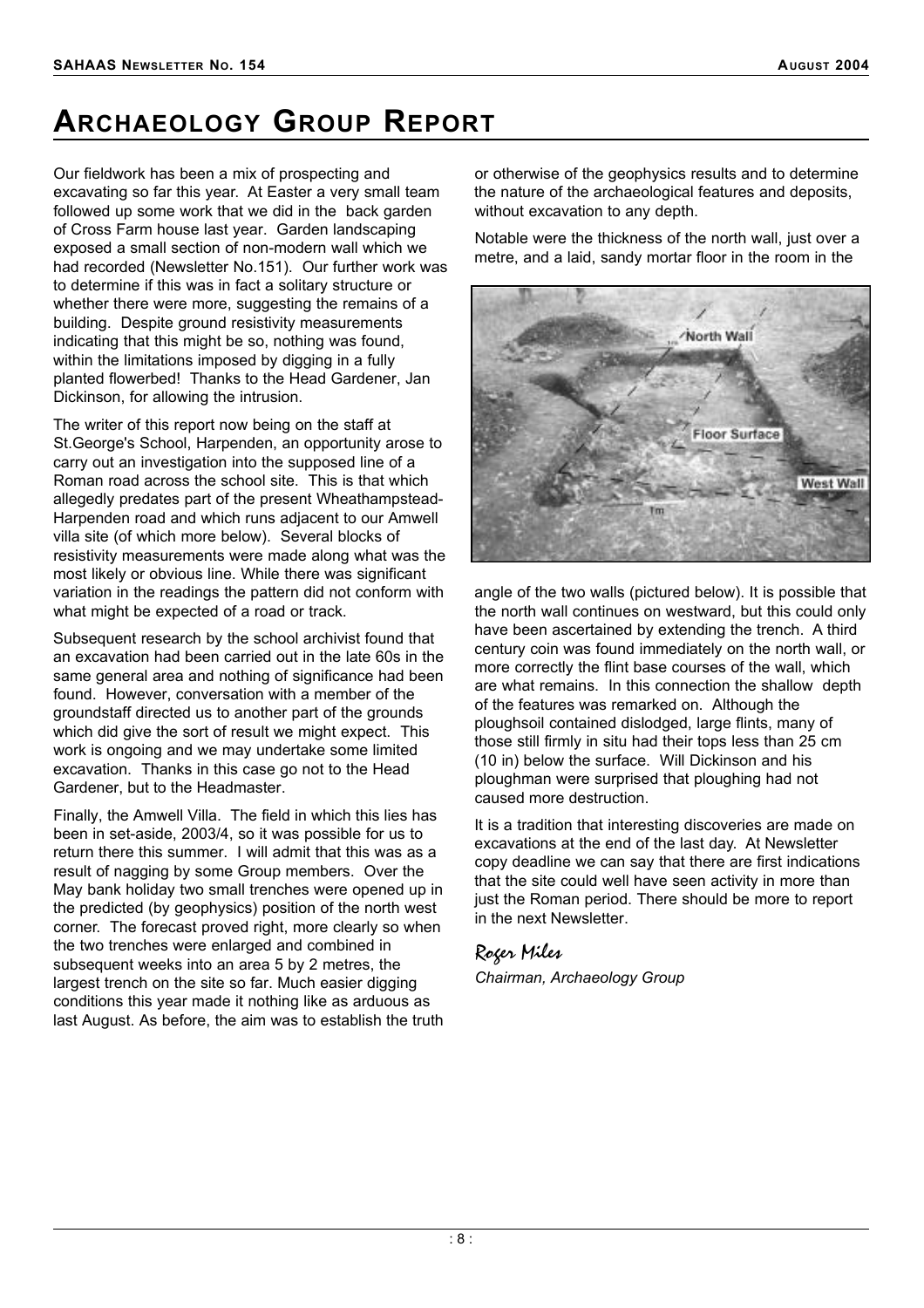## **FROM THE HERTFORDSHIRE ASSOCIATION FOR LOCAL HISTORY**

The Hertfordshire Association for Local History has already organised a number of successful events this year. The combined AGM and Spring Meeting was enhanced by the appalling acoustics of the Council Chamber at County Hall. Whilst much of the business was rendered mercifully unintelligible, the guest speaker, Dr Margaret Gelling, stood a little to one side and was clearly heard and much enjoyed by all.

The following weekend, Dr Terry Slater from Birmingham University gave us a one-day course on the analysis of urban property boundaries. Dr Slater spoke to our Society a few years ago, but I found the course at Hitchin, with its practical exercises, more convincing and interesting. An unlucky few found themselves looking for features long submerged beneath a sea of asphalt, but this did nothing to dampen a fascinating day.

In June the annual garden party was held at Berkhamsted, organised by the Berkhamsted LHS. It was again a fine day and after a guided visit to the castle we retired to The Bothy, now the historically interesting home of Giles Clark, where we enjoyed copious refreshments in delightful company and surroundings. It was here that we were shown some interesting stone from the castle. One piece was endorsed with well carved graffiti and dated 1662. Since it bore a shield with a St Andrews cross, it seems likely that it was produced by a visitor from St Albans. Does anybody know of a 'T.P.' (Terry Pratchett perhaps) ?

In November the Symposium on Hertfordshire History will be held at Baldock on the theme of Society and Religion in Hertfordshire. The last time our society hosted the event was in 1996 on the theme Urban Development in Early Modern Hertfordshire (1550-1750). Our activities were strongly represented by the 17th Century Group and the event marked a distinct turning point in a series which had begun to lose its sparkle and support. In accordance with our Council's wishes I have secured the November 2005 slot for our society. We start organising this September. Any suggestions for a theme?

In February 2005 we will be holding a second weekend residential course on urban landscape history at Madingly Hall near Cambridge. Terry Slater has agreed to oversee the course for which there are a few places left.

Any queries, application forms needed etc? Please let me know.

#### *David Dean*

*Vice Chairman HALH*

### **WELCOME TO NEW M E M B E R S**

We welcome the following new members and hope they will take an active part in the Society:

| Mr & Mrs A Banham                | Sauncey Wood, Harpenden            |
|----------------------------------|------------------------------------|
| Mr & Mrs A Cartmell<br>Harpenden | Longcroft Avenue,                  |
| K Duthie                         | Leyland Avenue, St Albans          |
| P Eland                          | Cambridge Road, St Albans          |
| Miss C Hieatt                    | Stanhope Road, St Alban            |
| P Jeffries                       | Bury Green,<br>Wheathampstead      |
| J Thomson                        | Upper Lattimore Road,<br>St Albans |
| P Upjohn                         | Orchard Close, St Albans           |
| Rev P W Wadsworth                | Sandpit Lane, St Albans            |
| R Welling                        | Old London Road, St Albans         |
| Mrs M W Wolvey                   | Beresford Road, St Albans          |

Please note that subscriptions for 2004/5 are due on 1st October 2004. Cards for those members who pay by standing order are enclosed. For others a renewal form is enclosed.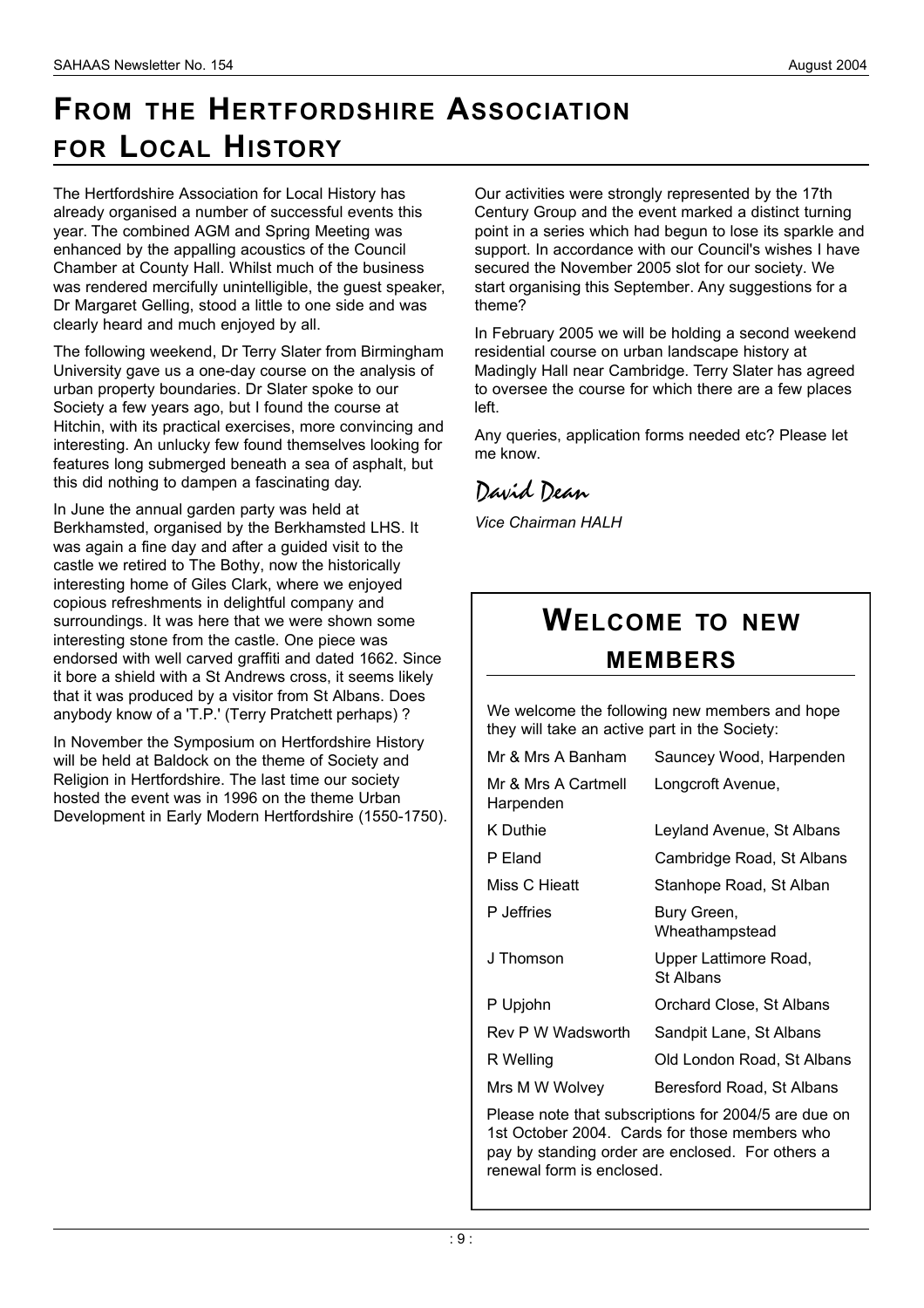# **A** PRELUDE TO ART NOUVEAU

St Albans U3A History Group 2 decided that this year they would like to list all the aesthetically styled houses in St Albans from circa 1870-1900 as a practical help to conservation. This strange architecture is a mixture of European medieval and Mikado Japanese. It often includes a decorative terracotta sunflower, which is the symbol of the Aesthetic Movement whose leaders were Oscar Wilde and Professor John Ruskin.

The movement, beginning with the work of a few architects and designers in the 1860s, gathered force until, in the 1880s, it embraced every art form from the greetings card to domestic architecture. It introduced Japanese art to children's storybooks and red brick Queen Anne architecture to the streets of London and St Albans; it led to changes in fashionable dress, to the first garden suburb and to the vogue for railings and front doors painted dark green or Venetian red which lasted for half a century in England. People described themselves as 'going in' for 'High Art', for Art Decoration. In terms of architecture and the applied arts the movement was confined to the English-speaking countries. 'Aesthetic' – a word virtually unknown in the early part of the nineteenth century – had become by the 1880s the adjective for almost anything that was currently fashionable.

Aesthetic laid down standards of colour, of ornament and of form for all aspects of art and domestic decoration, which, reduced to the bare essentials, were simple, sensible and a considerable improvement on the elaboration of the design of the High Victorian period. The public, however, naturally tended to associate aesthetic ideas with the more extreme elements of the movement, and this led to a great deal of simple fun and even ridicule in the press which obscured the overall serious and significant effects which influenced so many aspects of everyday life.

In order to gain an appreciation of the Aesthetic style we visited the Bedford Museum's Cecil Higgins Art Gallery, where the Curator kindly gave us a lecture on the Aesthetic Movement and showed up the significance of the Gallery's impressive collections of paintings, ceramics and glass of the period.. We were invited to gaze at the opulent bedroom settings designed by architect William Burgess, 1827-81, relocated to Bedford from his London home: not a room conducive to peace and tranquillity!

The 1880 Victorian Houses Computer Information site of the Victoria and Albert Museum shows pictures of aesthetically styled Japanese fret window panes and roofs pitched like pagodas. Good examples in St Albans can be seen in Sandpit Lane at Nos. 13 and 15. Around the corner, Nos. 12 and 14 Culver Road are well worth a look. Unfortunately, one of these houses has changed the original Japanese-style window panes, probably not realising what they had destroyed.

The prime example in St Albans is No. 23 Hatfield Road. This was built for local entrepreneur and Mayor of St Albans Horace Slade, the owner of a hatbox factory. The hatboxes were for fashionable society ladies and Horace must have had a keen financial interest in being regarded as up-on-date. His house has a marvellous front door, fit for a Japanese Emperor. A mosaic entrance floor leads to the solid wooden corbel of the stairs, with a sunflower carved into it. The row of terracotta sunflowers on the exterior wall above the dining room's french door also makes a bold statement, as do the Japanese fret window panes and the medieval battlements which clearly define this important house.

*Anne Kaloczi*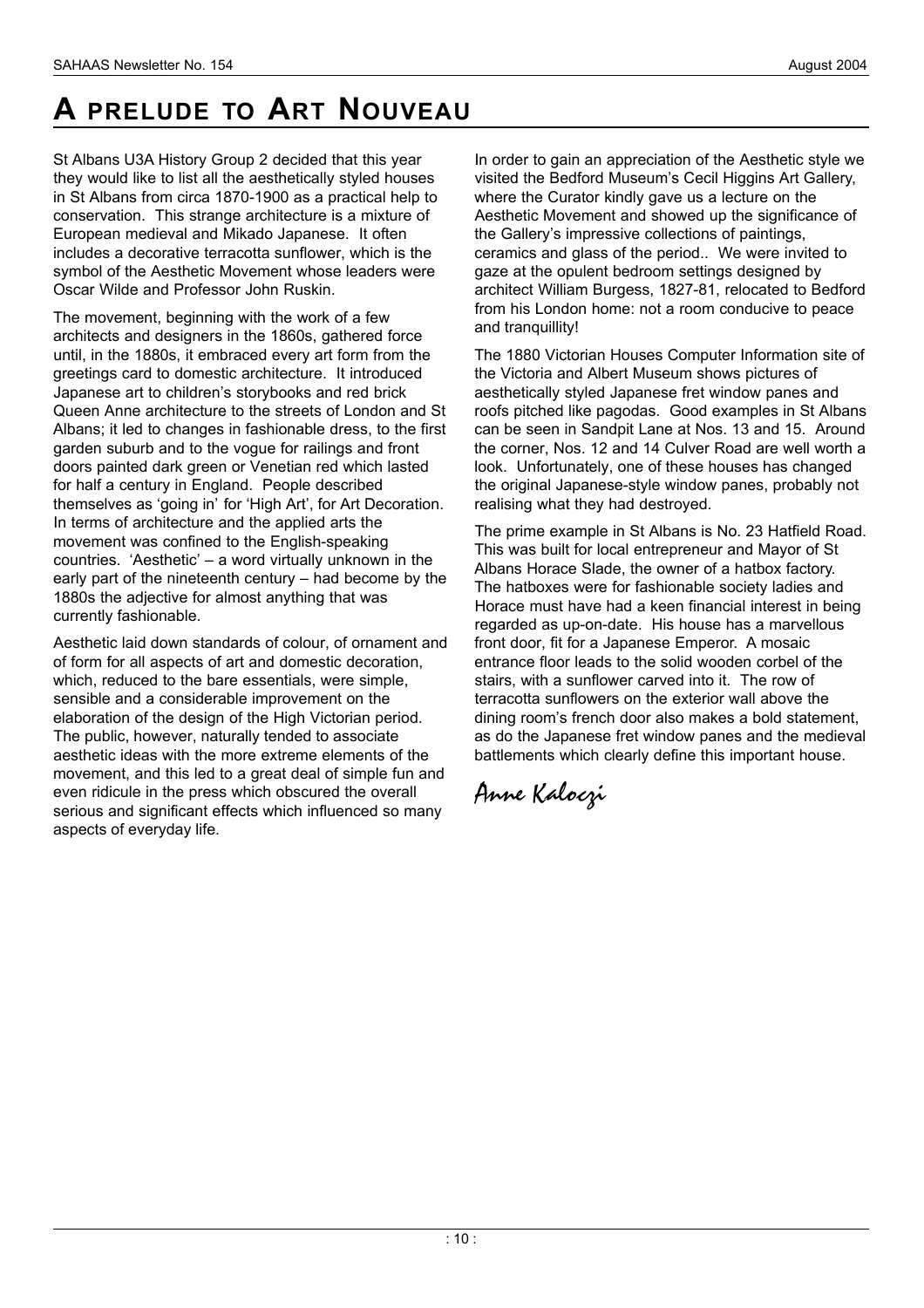### **OBITUARIES**

#### **GEORGE WILDE (1914 - 2004)**

The Society has lost a good friend and an outstanding member by the death on 8th June of George Wilde at the age of 90.

George and his wife Beryl came to St Albans in 1951 with their two children Jane and Christopher, from Norwich, where he was born and brought up, winning an Exhibition to Corpus Christi College, Cambridge and subsequently gaining a Double First in History. His early career was with the firm of Reckitt and Colman, interrupted by war service of six years and more with the Army, in which he held every rank from Private to Major. In 1947 he started a new career with the Civil Service, and it was this which caused his move to St Albans.

When our Society was revived in 1951, George immediately joined, and after several years on the Council he became Hon Secretary from 1975 to 1982 and President from 1983 to 1987. In the course of this time he did much valuable service, culminating in the rewriting of our Constitution, and making an important contribution to the work of the 17th century study group by tracing the admissions to Cambridge colleges in that period of boys from local schools. He was elected an Honorary Member in 1995.

In spit of a busy and successful career in the Civil Service, from which he retired in 1974 with the rank of Assistant Secretary in the Ministry of Agriculture, George was a tireless worker for good causes, becoming at various times chairman of the Arts Council, 41 Club and Probus Club and of the Herts and Beds Association for the Deaf and Dumb. But he was above all a staunch friend and someone whom it was always a pleasure to meet, and with whom discussion almost always brought enlightenment. It was sad that increasing deafness limited the scope of his involvement, but he maintained his interests well into his eighties until he and Beryl moved to Cambridge in 2001.

We mourn his passing, and extend our sincere sympathy to his widow Beryl and to the other members of his family.

**TONY RAWLINS (1909 - 2004)**

It is sad to report that Mr B Rawlins, always known as Tony, died in Watford on 11th June, at the age of 95.

A member of this Society since 1956, he was a very long-standing Chairman of the Watford (later SW Herts) Archaeological Society, and over a period of more than 48 years he managed to organise five summer coach outings annually to historic buildings and archaeological sites. He was responsible for many major digs in the Watford area, and he and his group also helped at many important sites in St Albans. Starting in the 1950s, they included the Gorhambury Roman site, the Bluehouse Hill dig next to the Roman Theatre, the Westminster Lodge athletics area, the Sopwell 'Nunnery' and the early Christian Chapel at Verulamium.

Tony's important connections with St Albans also include the introduction of notable archaeologists to their future careers. Professor Martin Biddle and Dr Ros Niblettt both began their digging at the Moor Park Roman Villa with Tony during their school days. His service will long be remembered.

*Norman Oldknow*

*Frank Kilvington* 

## **H R S**

The Hertfordshire Record Society publishes transcripts of historically important documents. It normally produces one volume each year, but for the last three or four years has fallen woefully behind schedule. However late books may be, members can be assured of receiving volumes owed to them. By way of apology, HRS has sponsored the reprinting of Bryant's 1820 map of Hertfordshire and given a copy to each of its members. Copies are also available on sale. So popular has the map proved that a further 500 copies have been printed. With the prospect of receiving a map now and a regular volume free in the near future, many customers have decided to join the Society rather than make a straight purchase. This has resulted in the largest increase in membership since we were founded on the initiative of Lionel Munby some 20 years ago. We are currently reprinting the 1766 map of Andrews and Wren together with a place index. Look out for later technical assessment.

*David Dean*